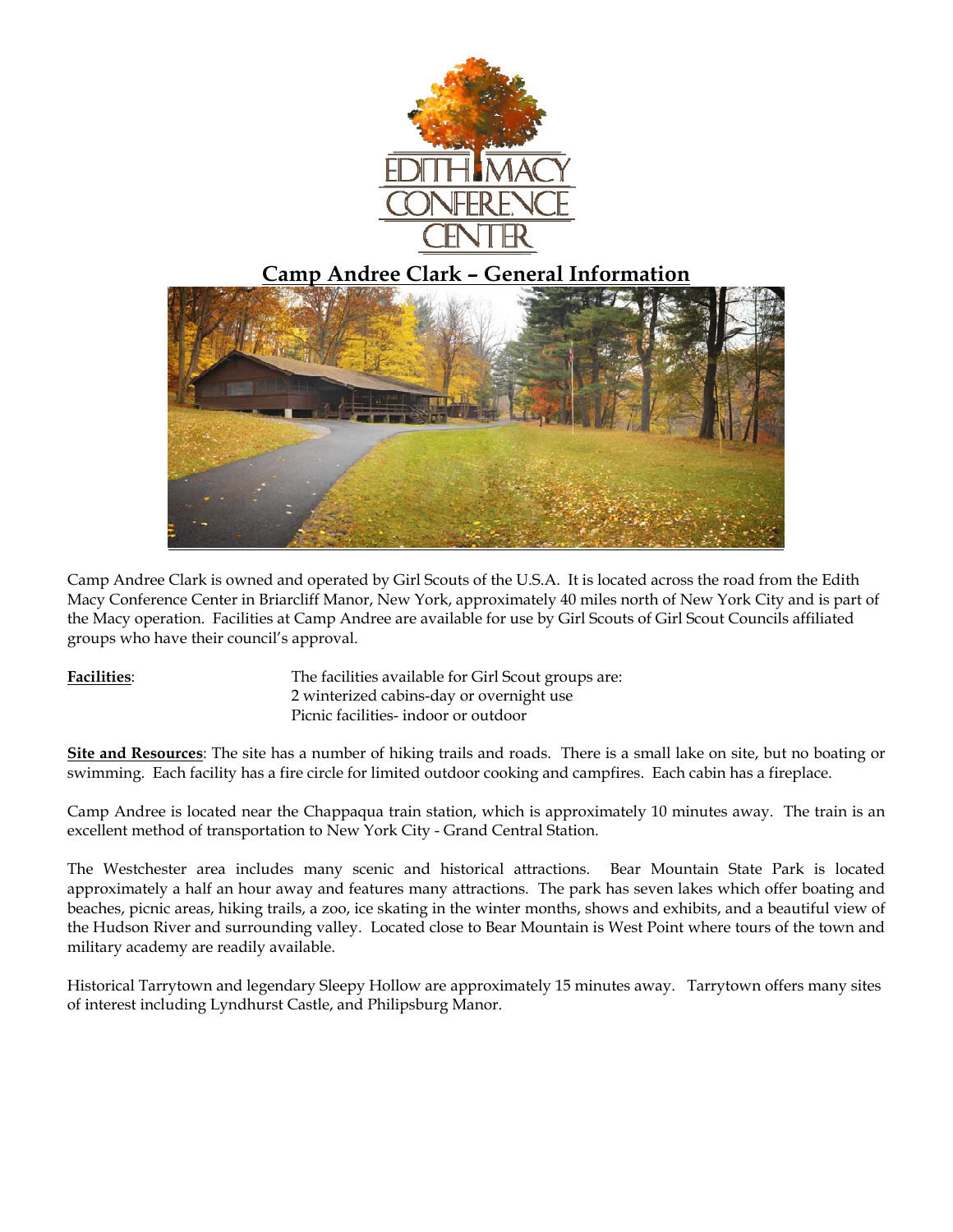# **Steps in applying:**

- 1. Request Dates and Cabin of choice on application.
- 2. An application is enclosed which requires council approval and another one that requires a credit card deposit of \$50.00, to be returned to the Edith Macy Conference Center to confirm your reservation. **(ONLY CREDIT CARD DEPOSITS WILL BE ACCEPTED)**

#### **The Lin House (15 persons)**

The Lin House is a winterized cabin that has a maximum capacity of fifteen persons. It has one large gathering room with a fireplace (firewood is supplied) and tables and chairs for dinning or working on projects. The kitchen is equipped with a stove (heavy duty, six burners with an oven), refrigerator, plates, cups, potholder limited cooking equipment, broom and mop. There are two small rooms for leaders and two dormitory style rooms (no pillows, sheets or blankets). The bathroom has two toilets and two showers. **Please bring your own bedding, paper supplies, eating utensils, flashlight, alarm clock and cleaning supplies.** Parking for two cars is available. All other vehicles must be parked in the guest parking lot.



#### **The Friedsam House (24 persons)**



The Friedsam House is a winterized cabin that has a maximum capacity of twenty-four persons. It has one large gathering room with a fireplace (firewood is supplied) and tables and chairs for dinning or working on projects. The kitchen is equipped with a stove (heavy duty, six burners with an oven), refrigerator, plates, cups, potholder, limited cooking equipment, broom and mop. There are two small rooms for leaders and two dormitory style rooms (no pillows, sheets or blankets). There are two bathrooms in this building with two toilets and one shower. **Please bring your own bedding, paper supplies, eating utensils, flashlight, alarm clock and cleaning supplies.** Parking for two cars is available. All other vehicles must be parked in the guest parking lot.

**Both cabins are open year round!** 

**\*May 1st –October 31st check in time is 6pm / check out is 9am \*November 1st – April 30th check in time is 4pm / check out is 11am** 

**If arrival is earlier or departure later than noted above, a \$125 day fee will be added to your final bill. Extra time must be arranged prior to your arrival.**

# Camp Andree Clark Rates:

Overnight: Lin \$150.00 per building/per night Friedsam \$240.00 per building/per night

Day Rentals for Lin House, Friedsam and Kinderhaus are from 7am-4pm: @ \$125.00 per day

- Please pick up your key from the desk at the Conference Center.
- Please make sure that the houses are clean before your departure.
- **PLEASE PAY UPON CHECKOUT.**

*Rates subject to change without prior notice*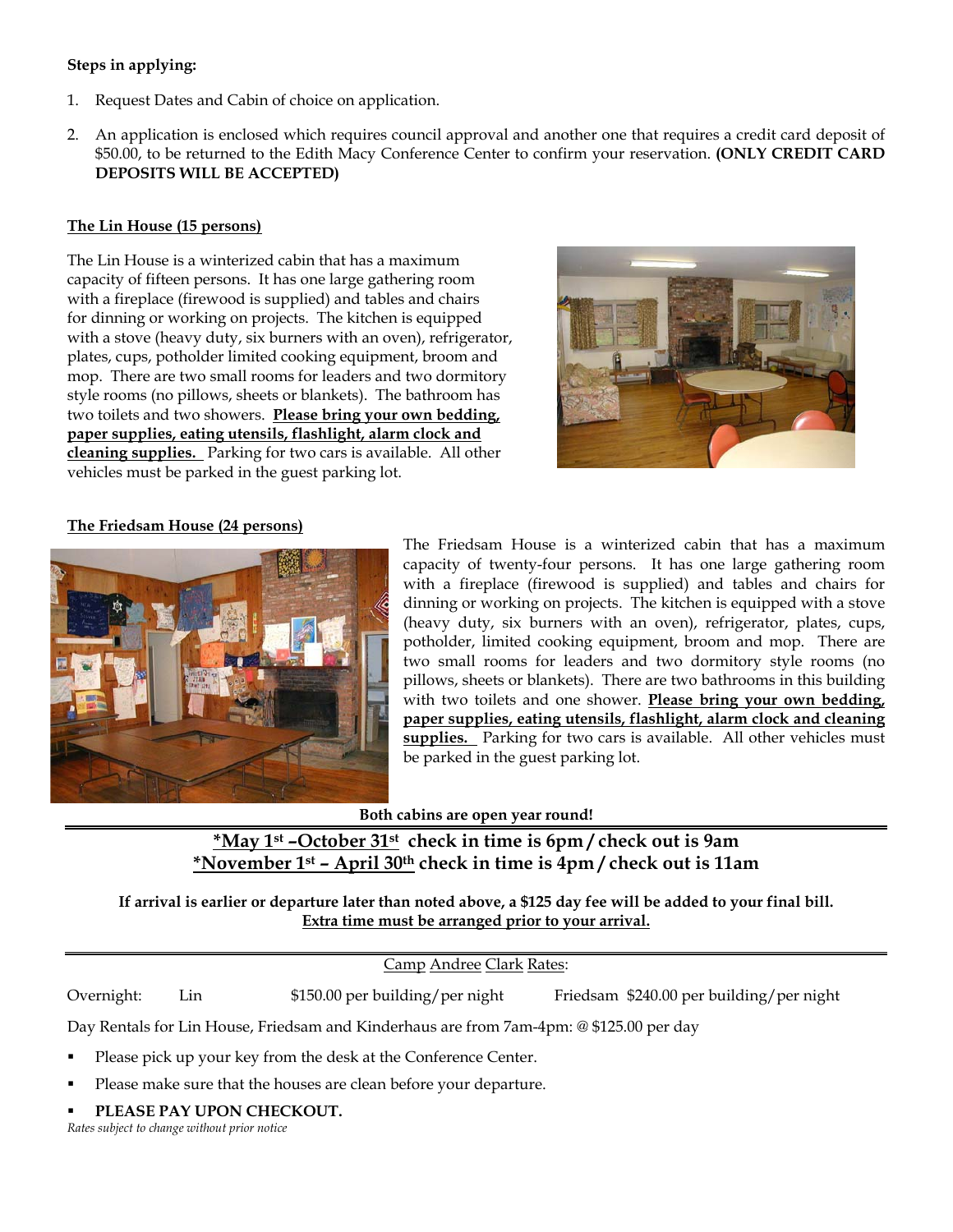#### **Edith Macy Conference Center Camp Andree Clark Application Please Print**

| Name: Name:<br>Email Address: The Contract of the Contract of the Contract of the Contract of the Contract of the Contract of the Contract of the Contract of the Contract of the Contract of the Contract of the Contract of the Contract of<br>Your relationship with the troop/group making reservation:<br>Please circle one: Leader<br><b>Staff</b><br>Troop or Group Name: 1986 and 2008 and 2008 and 2008 and 2008 and 2008 and 2008 and 2008 and 2008 and 2008 and 2008 and 2008 and 2008 and 2008 and 2008 and 2008 and 2008 and 2008 and 2008 and 2008 and 2008 and 2008 and 200<br>Council Name: Name: Name and South Assembly Name and South Assembly Name and South Assembly Name and South Assembly<br>Phone Number: ()<br>Arrival Date: o'clock |            |
|----------------------------------------------------------------------------------------------------------------------------------------------------------------------------------------------------------------------------------------------------------------------------------------------------------------------------------------------------------------------------------------------------------------------------------------------------------------------------------------------------------------------------------------------------------------------------------------------------------------------------------------------------------------------------------------------------------------------------------------------------------------|------------|
|                                                                                                                                                                                                                                                                                                                                                                                                                                                                                                                                                                                                                                                                                                                                                                |            |
|                                                                                                                                                                                                                                                                                                                                                                                                                                                                                                                                                                                                                                                                                                                                                                |            |
|                                                                                                                                                                                                                                                                                                                                                                                                                                                                                                                                                                                                                                                                                                                                                                |            |
|                                                                                                                                                                                                                                                                                                                                                                                                                                                                                                                                                                                                                                                                                                                                                                |            |
|                                                                                                                                                                                                                                                                                                                                                                                                                                                                                                                                                                                                                                                                                                                                                                |            |
|                                                                                                                                                                                                                                                                                                                                                                                                                                                                                                                                                                                                                                                                                                                                                                |            |
|                                                                                                                                                                                                                                                                                                                                                                                                                                                                                                                                                                                                                                                                                                                                                                | Consultant |
|                                                                                                                                                                                                                                                                                                                                                                                                                                                                                                                                                                                                                                                                                                                                                                |            |
|                                                                                                                                                                                                                                                                                                                                                                                                                                                                                                                                                                                                                                                                                                                                                                |            |
|                                                                                                                                                                                                                                                                                                                                                                                                                                                                                                                                                                                                                                                                                                                                                                |            |
|                                                                                                                                                                                                                                                                                                                                                                                                                                                                                                                                                                                                                                                                                                                                                                |            |
|                                                                                                                                                                                                                                                                                                                                                                                                                                                                                                                                                                                                                                                                                                                                                                |            |
|                                                                                                                                                                                                                                                                                                                                                                                                                                                                                                                                                                                                                                                                                                                                                                |            |
|                                                                                                                                                                                                                                                                                                                                                                                                                                                                                                                                                                                                                                                                                                                                                                |            |
|                                                                                                                                                                                                                                                                                                                                                                                                                                                                                                                                                                                                                                                                                                                                                                |            |
| *May 1 <sup>st</sup> -October 31 <sup>st</sup> check in time is 6pm check out is 9am<br>*November 1st - April 30th check in time is 4pm check out is 11am<br>If arrival is earlier or departure later than noted above, a \$125 day fee will be added to your final bill.<br>Extra time must be arranged prior to your arrival.                                                                                                                                                                                                                                                                                                                                                                                                                                |            |
| Cabin Requested: (Please circle area (s) desired)                                                                                                                                                                                                                                                                                                                                                                                                                                                                                                                                                                                                                                                                                                              |            |
| Friedsam-24                                                                                                                                                                                                                                                                                                                                                                                                                                                                                                                                                                                                                                                                                                                                                    | $Lin-15$   |
|                                                                                                                                                                                                                                                                                                                                                                                                                                                                                                                                                                                                                                                                                                                                                                |            |
|                                                                                                                                                                                                                                                                                                                                                                                                                                                                                                                                                                                                                                                                                                                                                                |            |
| Council Approval: The above group has council permission to use Camp Andree Clark for the purpose stated.                                                                                                                                                                                                                                                                                                                                                                                                                                                                                                                                                                                                                                                      |            |
| Position<br>Date<br>Authorized Signature<br>Please Note: An advanced credit card deposit of \$50.00 is required to confirm your reservation. Please fill out the deposit<br>information form and return it with your application.                                                                                                                                                                                                                                                                                                                                                                                                                                                                                                                              |            |

**\*\*\*Space is not reserved until both forms are completed and received back.**

# *Fax completed form to 914-945-8009*